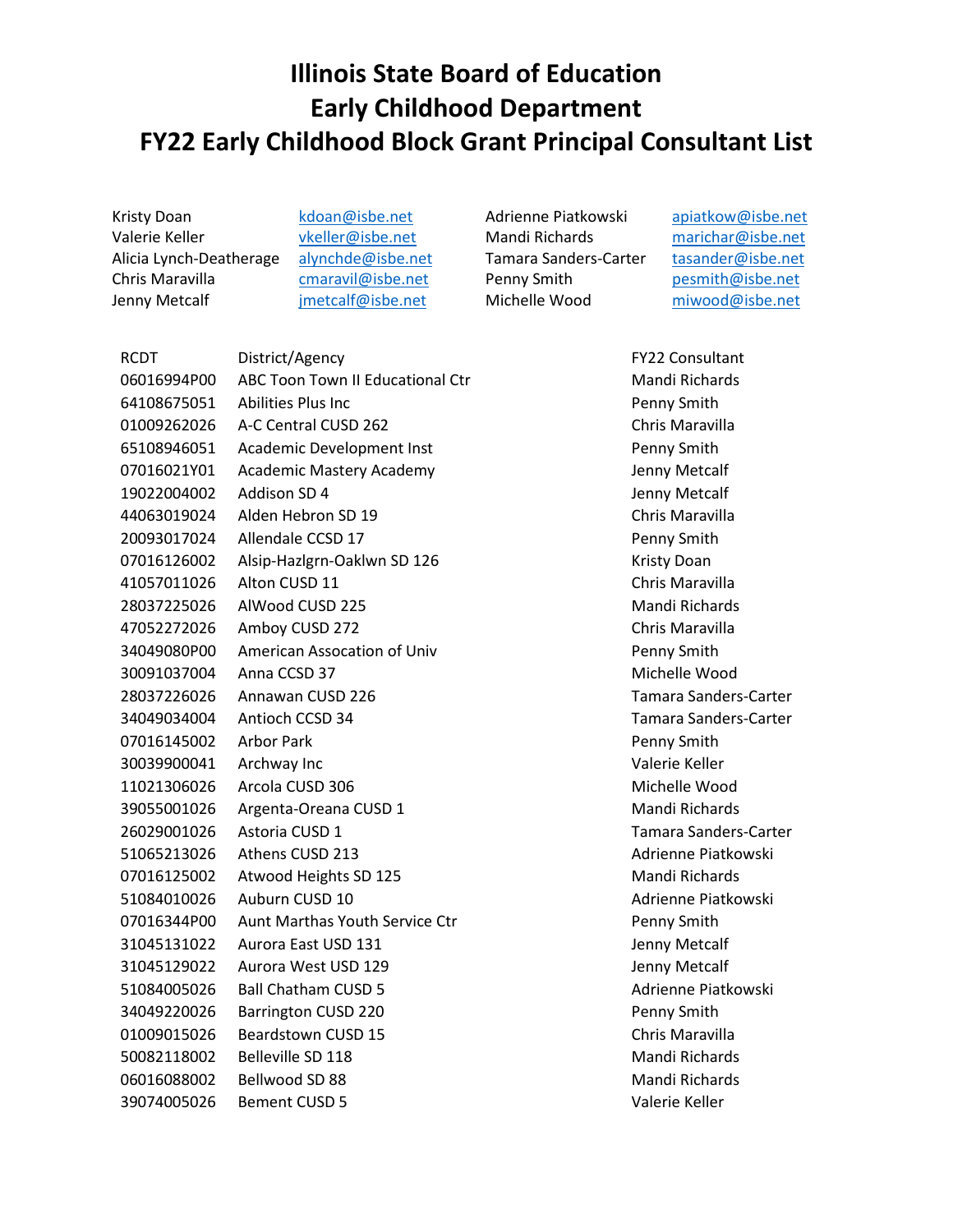19022002002 Bensenville SD 2 Penny Smith 06016087002 Berkeley SD 87 Chris Maravilla 06016098002 Berwyn North SD 98 Jenny Metcalf 06016100002 Berwyn South SD 100 Control of the Metcalf 41057008026 Bethalto CUSD 8 Michelle Wood 17064087025 Bloomington SD 87 Tamara Sanders-Carter 17020018026 Blue Ridge CUSD 18 Chris Maravilla 03003002026 Bond County CUSD 2 Michelle Wood 03000000000 Bond/Christian/Effingham/Fayette/Montgomery ROE Michelle Wood 32046053002 Bourbonnais SD 53 Mandi Richards 65108829551 Boys and Girls Club of Gtr Peoria Penny Smith 28088001026 Bradford CUSD 1 Penny Smith 32046061002 Bradley SD 61 Manual Richards Mandi Richards 13014012004 Breese ESD 12 Chris Maravilla 07016286P00 Brightstart Childcare & Presch Kristy Doan 50082188022 Brooklyn UD 188 Mandi Richards 07016167002 Brookwood SD 167 Kristy Doan 44063022P00 Brown Bear Valerie Keller 01005001026 Brown County CUSD 1 Chris Maravilla 03026201026 Brownstown CUSD 201 Adrienne Piatkowski 12013008P00 Buckeroo Early Learning Center Chris Maravilla 40056008026 Bunker Hill CUSD 8 Penny Smith 28006340026 Bureau Valley CUSD 340 Mandi Richards 28000000000 Bureau/Henry/Stark ROE Michelle Wood 07016154502 Burnham SD 154-5 Kristy Doan 26062170026 Bushnell Prairie City CUSD 170 Mandi Richards 47071226026 Byron CUSD 226 Michelle Wood 19022064P00 Caboose Club Inc Michelle Wood 48072091P00 Cadence Education Inc Mandi Richards 50082187026 Cahokia CUSD 187 Jenny Metcalf 30002001022 Cairo USD 1 Michelle Wood 40007040026 Calhoun CUSD 40 Tamara Sanders-Carter 07016155002 Calumet City SD 155 Kristy Doan 26029066025 Canton Union SD 66 Chris Maravilla 30039165016 Carbondale CHSD 165 Penny Smith 30039095002 Carbondale ESD 95 Chris Maravilla 51084069P00 Care-O-Sel Day Care Inc Tamara Sanders-Carter 40056001026 Carlinville CUSD 1 Penny Smith 20097005026 Carmi-White County CUSD 5 Tamara Sanders-Carter 20083002026 Carrier Mills-Stonefort CUSD 2 Tamara Sanders-Carter 08000000000 Carroll/Jo Daviess/Stephenson ROE Michelle Wood 40031001026 Carrollton CUSD 1 Michelle Wood 26034317004 Carthage ESD 317 Valerie Keller Aan Abdul 2000 2012 12:30 Kristy Doan American Carry CCSD 26 Kristy Doan American Carry Communications of the M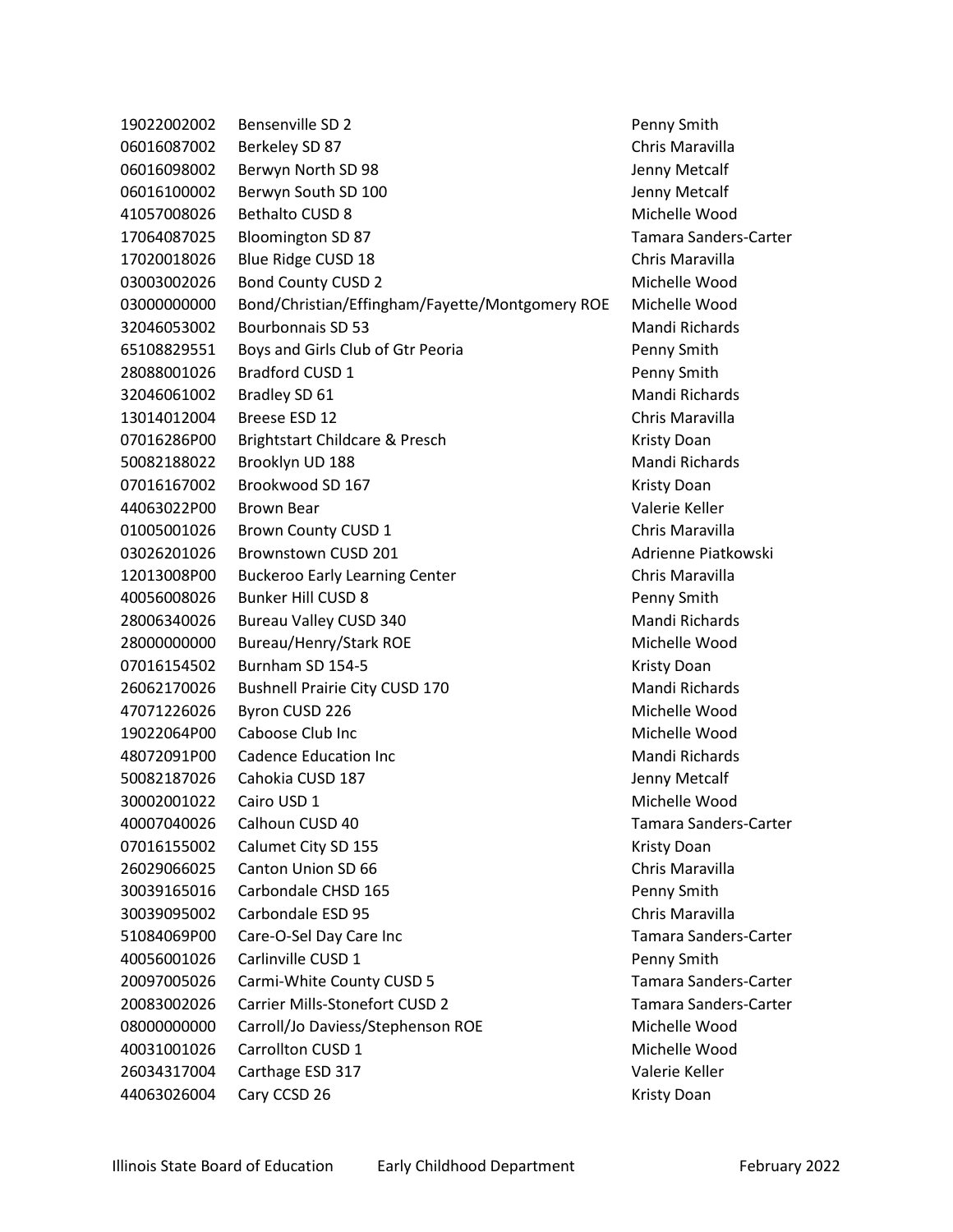19022063002 Cass SD 63 Tamara Sanders-Carter 15016071P00 Catholic Bishop of Chicago Tamara Sanders-Carter 15016591P00 Catholic Charities of the Archdiocese Tamara Sanders-Carter 07016146004 CCSD 146 Kristy Doan 07016168004 CCSD 168 Kristy Doan 05016062004 CCSD 62 Mandi Richards 19022093004 CCSD 93 Mandi Richards 11087021026 Central A & M CUD 21 Tamara Sanders-Carter 32038004026 Central CUSD 4 Penny Smith 07016110002 Central Stickney SD 110 Verbandi Mandi Richards 30077100026 Century CUSD 100 Penny Smith 39074100026 Cerro Gordo CUSD 100 Kristy Doan 09010043P00 Champaign County of Michelle Wood 09010004026 Champaign CUSD 4 Michelle Wood 09010059P00 Champaign Urbana Public Health Penny Smith 56099017002 Channahon SD 17 Adrienne Piatkowski 45079139026 Chester CUSD 139 Channel Customer Customer Metal Chester Customer Metal Chester Customer Customer 15016098P00 Chicago Child Care Society Penny Smith 07016170002 Chicago Heights SD 170 Chicago Heights SD 170 07016127502 Chicago Ridge SD 127-5 Kristy Doan 56099073P00 Child Care Resource & Referral Penny Smith 05016269P00 Childcare Network of Evanston Mandi Richards 06016228P00 Childrens Cntr Cicero-Berwyn Jenny Metcalf 15016022P00 Childrens Home and Aid Society Jenny Metcalf 65108560051 Childrens Home Assoc of Illinois Penny Smith 06016099002 Cicero SD 99 Mandi Richards 15016299025 City of Chicago SD 299 Alicia Lynch-Deatherage 12013010026 Clay City CUSD 10 Tamara Sanders-Carter 65108972551 Clay County Penny Smith 12000000000 Clay/Cwford/Jsper/Lwrnce/Rhland Michelle Wood 13000000000 Clintn/Jeffrsn/Marin/Washngtn ROE Michelle Wood 17020015026 Clinton CUSD 15 Tamara Sanders-Carter 24032001026 Coal City CUSD 1 Penny Smith 34049532051 College of Lake County Dist 532 Valerie Keller 41057010026 Collinsville CUSD 10 Jenny Metcalf 28037190002 Colona SD 190 Tamara Sanders-Carter 05016059004 Comm Cons SD 59 Mandi Richards 65108816051 Community Support Systems **Penny Smith** 07016130002 Cook County SD 130 Cook County SD 130 19022015061 Coop Assoc for Spec Educ Penny Smith 41057054P00 Counton Learning Centers Inc **Material County Contract Centers** Kristy Doan 07016160002 Country Club Hills SD 160 Kristy Doan Kristy Doan 65108918551 County of Effingham Penny Smith 65108235551 County Of Wayne Penny Smith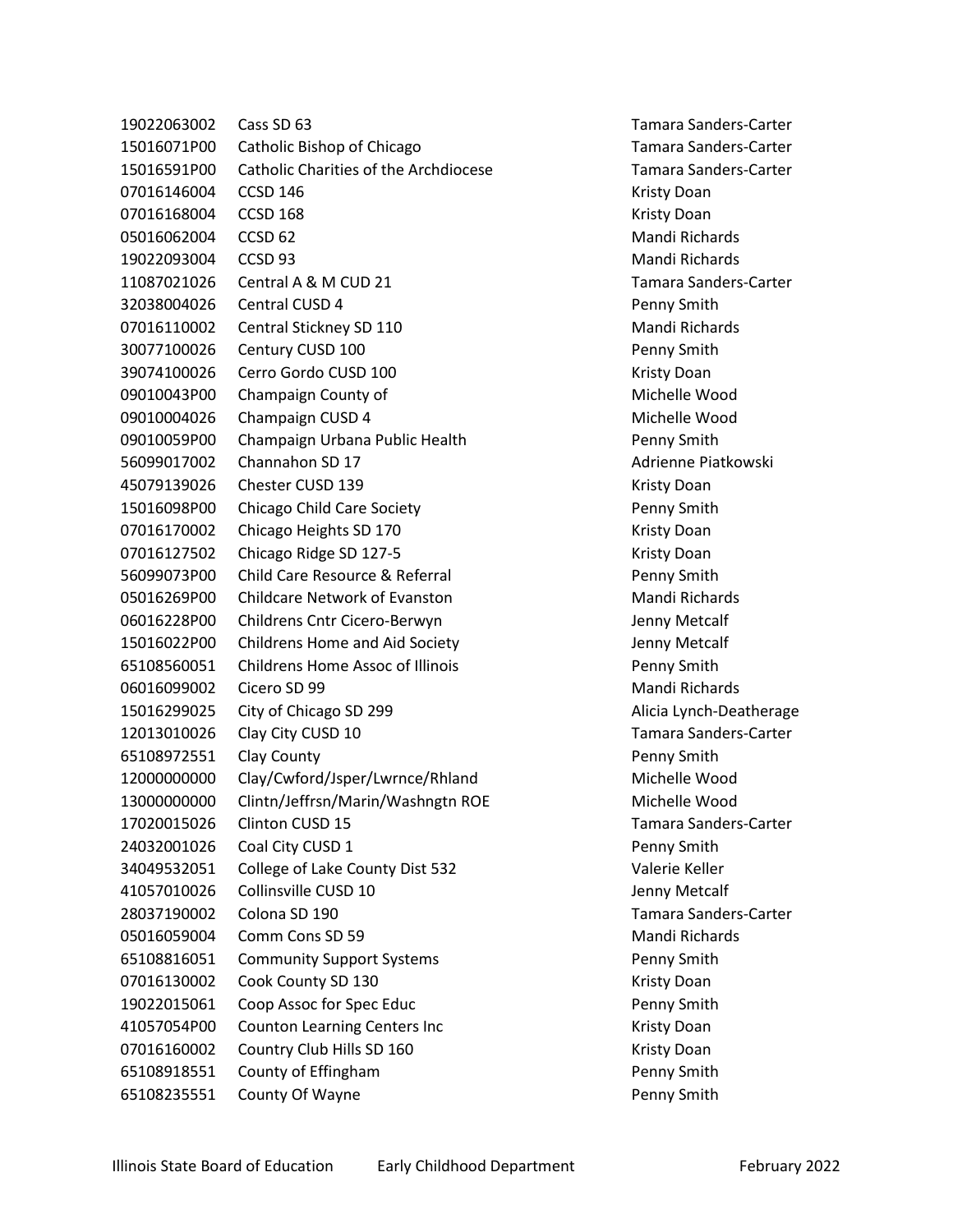04101320026 County of Winnebago CUSD 320 Chris Maravilla 56099201U26 Crete Monee CUSD 201U Adrienne Piatkowski 09010066P00 Crisis Nursery Penny Smith 48072012P00 Crittenton Centers **Kristy Doan** 07016241P00 Cuddle Care Child Care Ctr Inc Valerie Keller 19022201026 CUSD 201 Tamara Sanders-Carter 26029003026 CUSD 3 Fulton County **Adrigation County** Adrienne Piatkowski 31045300026 CUSD 300 Jenny Metcalf 24047308026 CUSD 308 Tamara Sanders-Carter 21044064002 Cypress SD 64 Channel Communication of the Adrienne Piatkowski 26034327004 Dallas ESD 327 Channel Communication Communication Adrienne Piatkowski 54092118024 Danville CCSD 118 Chris Maravilla 16000000000 De Kalb ROE Michelle Wood 39055061025 Decatur SD 61 Jenny Metcalf 50082052P00 Dee Dees Learning Academy Mandi Richards 53090701026 Deer Creek-Mackinaw CUSD 701 Adrienne Piatkowski 16019428026 DeKalb CUSD 428 Michelle Wood 39074057026 Deland-Weldon CUSD 57 Michelle Wood 53090703026 Delavan CUSD 703 Chris Maravilla 28006103022 DePue USD 103 Adrienne Piatkowski 09010063P00 Developmental Services Ctr of New York Channel Smith 34049076002 Diamond Lake SD 76 Penny Smith 50082066P00 Discovery School Michelle Wood 47052170022 Dixon USD 170 Valerie Keller 07016148002 Dolton SD 148 Jenny Metcalf 07016149002 Dolton SD 149 Jenny Metcalf 30091066022 Dongola USD 66 Michelle Wood 19022058002 Downers Grove GSD 58 Michelle Wood 19022004P00 DuPage County of Michelle Wood 19000000000 DuPage ROE Michelle Wood 50082196026 Dupo CUSD 196 Mandi Richards 17053232002 Dwight Common SD 232 Chris Maravilla 41057064P00 Early Explorations Inc Michelle Wood 41057013002 East Alton SD 13 Tamara Sanders-Carter 05016063002 East Maine SD 63 Mandi Richards 49081037002 East Moline SD 37 Tamara Sanders-Carter 50082189022 East St Louis SD 189 Michelle Wood 65108504551 Easter Seal Society Metro Chgo Penny Smith 65108899051 Easter Seals Joliet Region Inc Penny Smith 11015801060 Eastern IL Area of Spec Educ **Kristy Doan** 53090028P00 Eastside Educational Ctr Inc Mandi Richards 11023006026 Edgar County CUD 6 Mandi Richards 31045076P00 Edu Kare Inc Jenny Metcalf 19022073P00 Educare of West Dupage Jenny Metcalf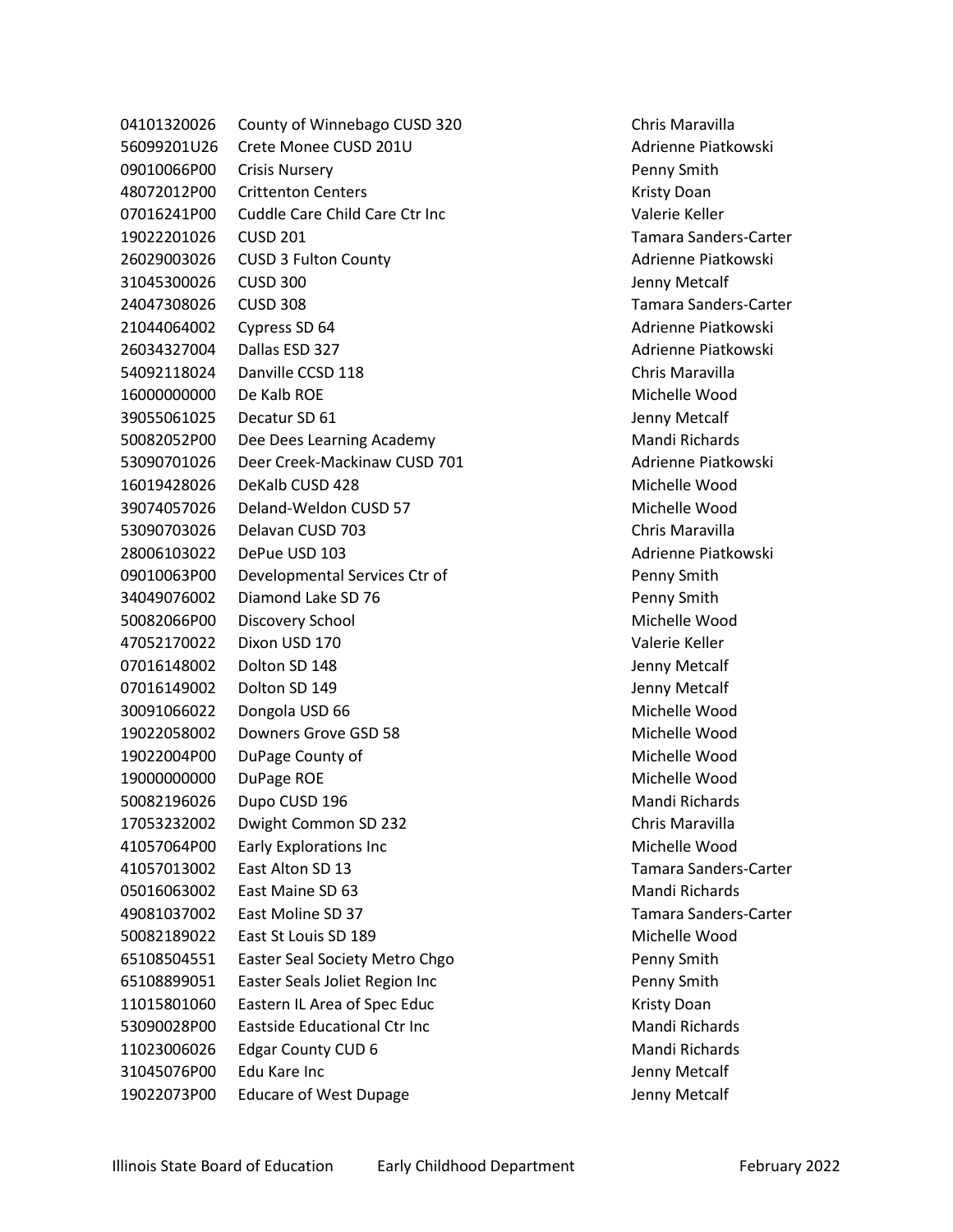20024001026 Edwards County CUSD 1 Chris Maravilla 41057007026 Edwardsville CUSD 7 Kristy Doan 30002005026 Egyptian CUSD 5 Tamara Sanders-Carter 53102011026 El Paso-Gridley CUSD 11 Adrienne Piatkowski 65108515551 El Valor Corporation Penny Smith 20083004026 Eldorado CUSD 4 Chris Maravilla 19022205026 Elmhurst SD 205 Chris Maravilla 06016401026 Elmwood Park CUSD 401 Manual Mandi Richards 47098001026 Erie CUSD 1 Tamara Sanders-Carter 07016159002 ESD 159 Kristy Doan 05016065004 Evanston CCSD 65 Michelle Wood 07016124002 Evergreen Park ESD 124 Mandi Richards 07016150061 Exc Children Have Opportunities **Penny Smith** 20096112004 Fairfield PSD 112 Tamara Sanders-Carter 56099089002 Fairmont School District Chris Maravilla 65108552051 Family Focus Penny Smith 17053074027 Flanagan-Cornell Dist 74 Tamara Sanders-Carter 12013035026 Flora CUSD 35 Penny Smith 07016161002 Flossmoor SD 161 Kristy Doan Kristy Doan 07016169002 Ford Heights SD 169 Kristy Doan 07016142002 Forest Ridge SD 142 Kristy Doan 34049114002 Fox Lake GSD 114 Michelle Wood 56099157C04 Frankfort CCSD 157C Penny Smith 06016084002 Franklin Park SD 84 Chris Maravilla 50082070004 Freeburg CCSD 70 Jenny Metcalf 20083001026 Galatia CUSD 1 Mandi Richards 20030007026 Gallatin CUSD 7 Penny Smith 28037224026 Galva CUSD 224 Penny Smith 34049037002 Gavin SD 37 Chris Maravilla 07016133002 Gen George Patton SD 133 Kristy Doan 13014060002 Germantown SD 60 Adrienne Piatkowski 40056007026 Gillespie CUSD 7 Chris Maravilla 19022041002 Glen Ellyn SD 41 Chris Maravilla 56099060P00 Godley Park District Advised Buildings and Adrienne Piatkowski 21044001026 Goreville CUD 1 and 2008 and 2009 Michelle Wood 56099527051 Governors State University **Kristy Louis Communist Communist Communist** Kristy Doan 41057009026 Granite City CUSD 9 Tamara Sanders-Carter 34049046004 Grayslake CCSD 46 Chris Maravilla 20097001026 Grayville CUSD 1 Mandi Richards 40031010026 Greenfield CUSD 10 Tamara Sanders-Carter 34049056002 Gurnee SD 56 Chris Maravilla 26034328024 Hamilton CCSD 328 Tamara Sanders-Carter 20033010026 Hamilton Co CUSD 10 Tamara Sanders-Carter 26000000000 Hancck/Fultn/Schuylr/McDonogh ROE Michelle Wood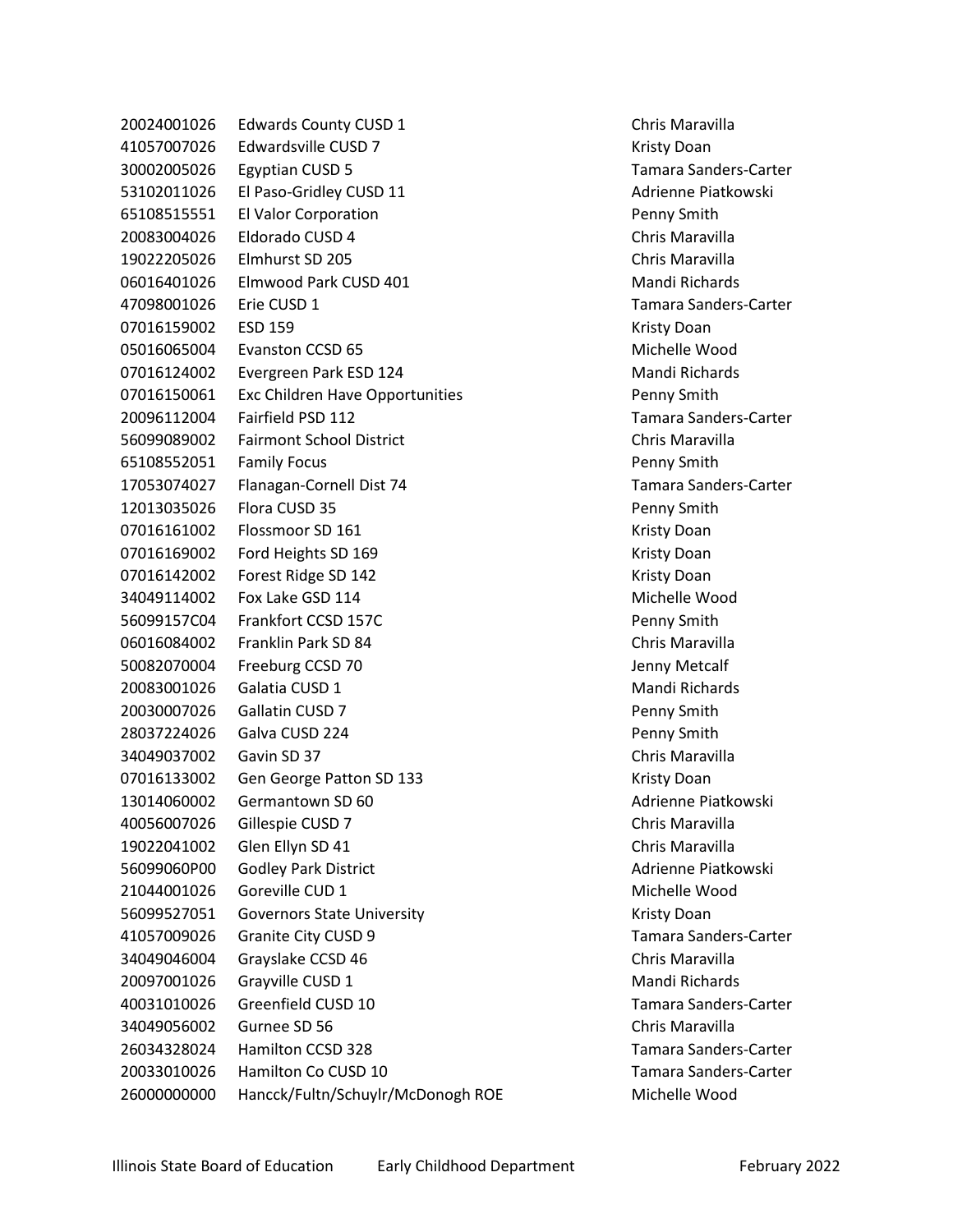20035001026 Hardin County CUSD 1 Tamara Sanders-Carter 04101122022 Harlem UD 122 Mandi Richards 50082175002 Harmony Emge SD 175 Michelle Wood 20083003026 Harrisburg CUSD 3 Chris Maravilla 44063036002 Harrison SD 36 Kristy Doan Kristy Doan 44063050026 Harvard CUSD 50 Valerie Keller 07016152002 Harvey SD 152 **Jenny Metcalf** 53060126026 Havana CUSD 126 Jenny Metcalf 34049073004 Hawthorne CCSD 73 Penny Smith 07016152502 Hazel Crest SD 152-5 Kristy Doan 33000000000 Henderson/Knox/Mercer/Warren ROE Michelle Wood 35059005026 Henry-Senachwine CUSD 5 Mandi Richards 32046002026 Herscher CUSD 2 Valerie Keller 17064004026 Heyworth CUSD 4 Tamara Sanders-Carter 50082116002 High Mount SD 116 Tamara Sanders-Carter 41057005026 Highland CUSD 5 Chris Maravilla 34049034P00 Highland Pk Com Nur Sch and DC Tamara Sanders-Carter 03068003026 Hillsboro CUSD 3 Michelle Wood 07016153002 Homewood SD 153 Kristy Doan 07016157002 Hoover-Schrum Memorial SD 157 Kristy Doan 44063158022 Huntley Community School District 158 Tamara Sanders-Carter 12017001026 Hutsonville CUSD 1 Mandi Richards 53060189026 Illini Central CUSD 189 Michelle Wood 15016780P00 Illinois Action for Children Penny Smith 40056009P00 Illinois Valley Econ Dev Corp Penny Smith 16019425026 Indian Creek CUSD 425 Michelle Wood 19022204026 Indian Prairie CUSD 204 Tamara Sanders-Carter 07016109002 Indian Springs SD 109 Mandi Richards 05016197P00 Infant Welfare Society Penny Smith 06016201017 J S Morton HSD 201 **Penny Smith** 50082053P00 Jack and Jill Child Dev Ctr Inc Valerie Keller 01069117022 Jacksonville SD 117 Chris Maravilla 12040001026 Jasper County CUD 1 Tamara Sanders-Carter 40042100026 Jersey CUSD 100 Tamara Sanders-Carter 44063012026 Johnsburg CUSD 12 Tamara Sanders-Carter 56099086005 Joliet PSD 86 Michelle Wood 30091043004 Jonesboro CCSD 43 Chris Maravilla 21061038026 Joppa-Maple Grove UD 38 Michelle Wood 31045005P00 Kane County **Penny Smith** Penny Smith 32046111025 Kankakee SD 111 Michelle Wood 19022020002 Keeneyville SD 20 Penny Smith 28037229026 Kewanee CUSD 229 Penny Smith 20096009P00 Kiddie Kollege of Fairfield Penny Smith 15016375P00 Kids Above All Penny Smith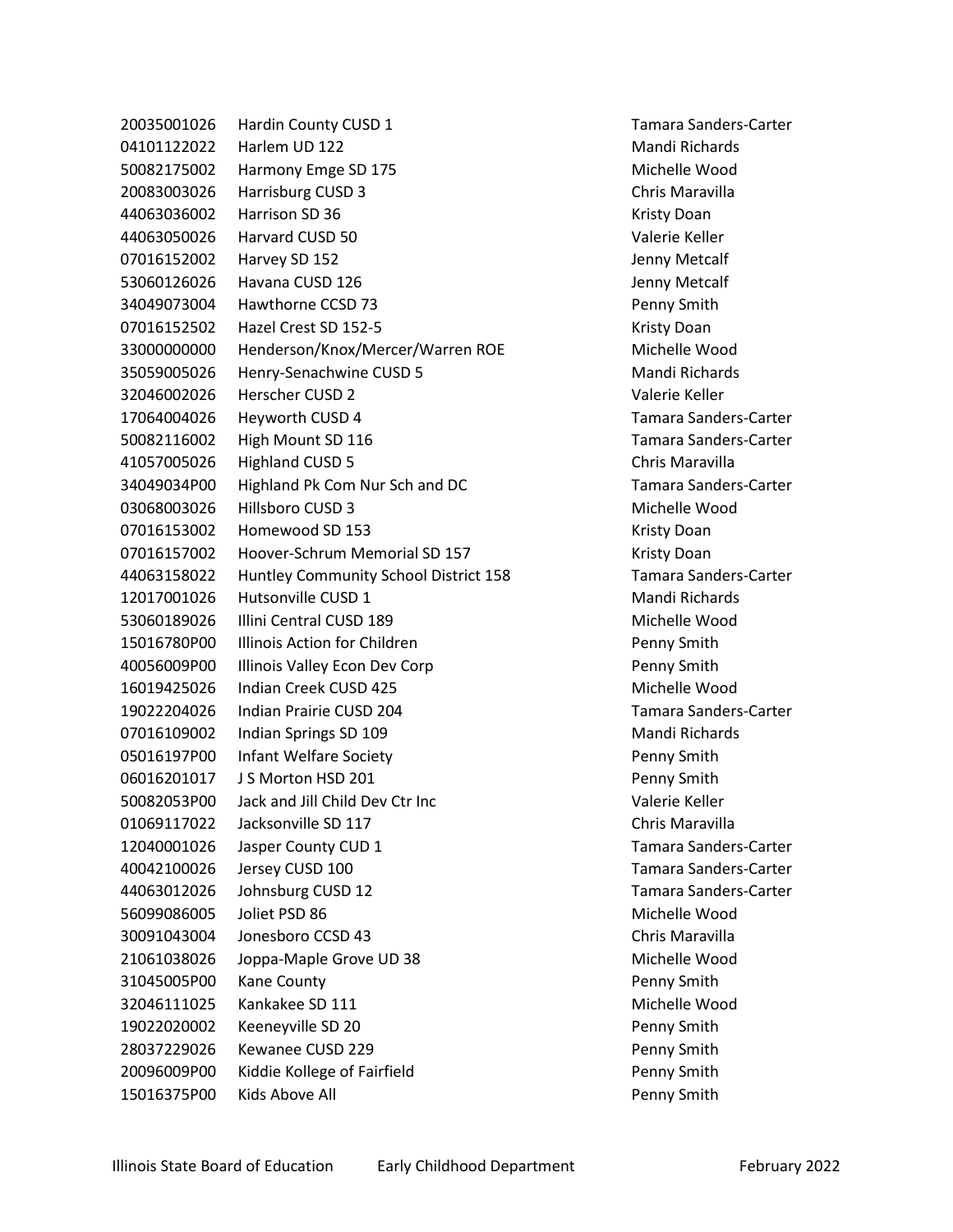12017006P00 Kids Kingdom Preschool Inc **Penny Smith** Penny Smith 04101131004 Kinnikinnick CCSD 131 Mandi Richards 06016105002 La Grange SD 105 South Mandi Richards 26034347004 La Harpe CSD 347 Michelle Wood 35050122002 La Salle ESD 122 Tamara Sanders-Carter 06016204061 Lagrange Area Dept Spec Ed-Ladse Mandi Richards 07016158002 Lansing SD 158 Jenny Metcalf 56099070C04 Laraway CCSD 70C Penny Smith 32046031P00 Lasting Impressions Visions Inc Tamara Sanders-Carter 12051020026 Lawrence Co CUSD 20 Tamara Sanders-Carter 47000000000 Lee/Ogle/Whiteside ROE Michelle Wood 07016113A02 Lemont-Bromberek CSD 113A Mandi Richards 17064002026 LeRoy CUSD 2 Chris Maravilla 50082022P00 Lessie Bates Davis Neighborhood Jenny Metcalf 01001002026 Liberty CUSD 2 Chris Maravilla 30091016004 Lick Creek CCSD 16 Michelle Wood 07016156002 Lincoln ESD 156 Kristy Doan Kristy Doan 17054027002 Lincoln ESD 27 Chris Maravilla 06016092002 Lindop SD 92 Mandi Richards 03068012026 Litchfield CUSD 12 Mandi Richards 56099091002 Lockport SD 91 Michelle Wood 19022044002 Lombard SD 44 Penny Smith 06016103002 Lyons SD 103 Valerie Keller 07016610P00 M & M Childcare Center Inc Valerie Keller 26062185026 Macomb CUSD 185 Penny Smith 39000000000 Macon/Piatt ROE Penny Smith 41057012026 Madison CUSD 12 Penny Smith 28006084004 Malden CCSD 84 Adrienne Piatkowski 56099114002 Manhattan SD 114 Adrienne Piatkowski 06016083002 Mannheim SD 83 Penny Smith 44063165003 Marengo-Union E Cons D 165 Michelle Wood 50082040026 Marissa CUSD 40 Adrienne Piatkowski 39055002026 Maroa Forsyth CUSD 2 Chris Maravilla 35050150002 Marseilles ESD 150 Chris Maravilla 11012003C26 Martinsville CUSD 3C Chris Maravilla 50082019026 Mascoutah CUD 19 Kristy Doan 21061001026 Massac UD 1 Chris Maravilla 07016162002 Matteson ESD 162 Kristy Doan 11015002026 Mattoon CUSD 2 Jenny Metcalf 41057055P00 Maxine's Day Care Chris Maravilla 06016089002 Maywood-Melrose Park-Broadview 89 Valerie Keller 17064005026 McLean County USD 5 Jenny Metcalf 19022011002 Medinah SD 11 Adrienne Piatkowski 35050289004 Mendota CCSD 289 Tamara Sanders-Carter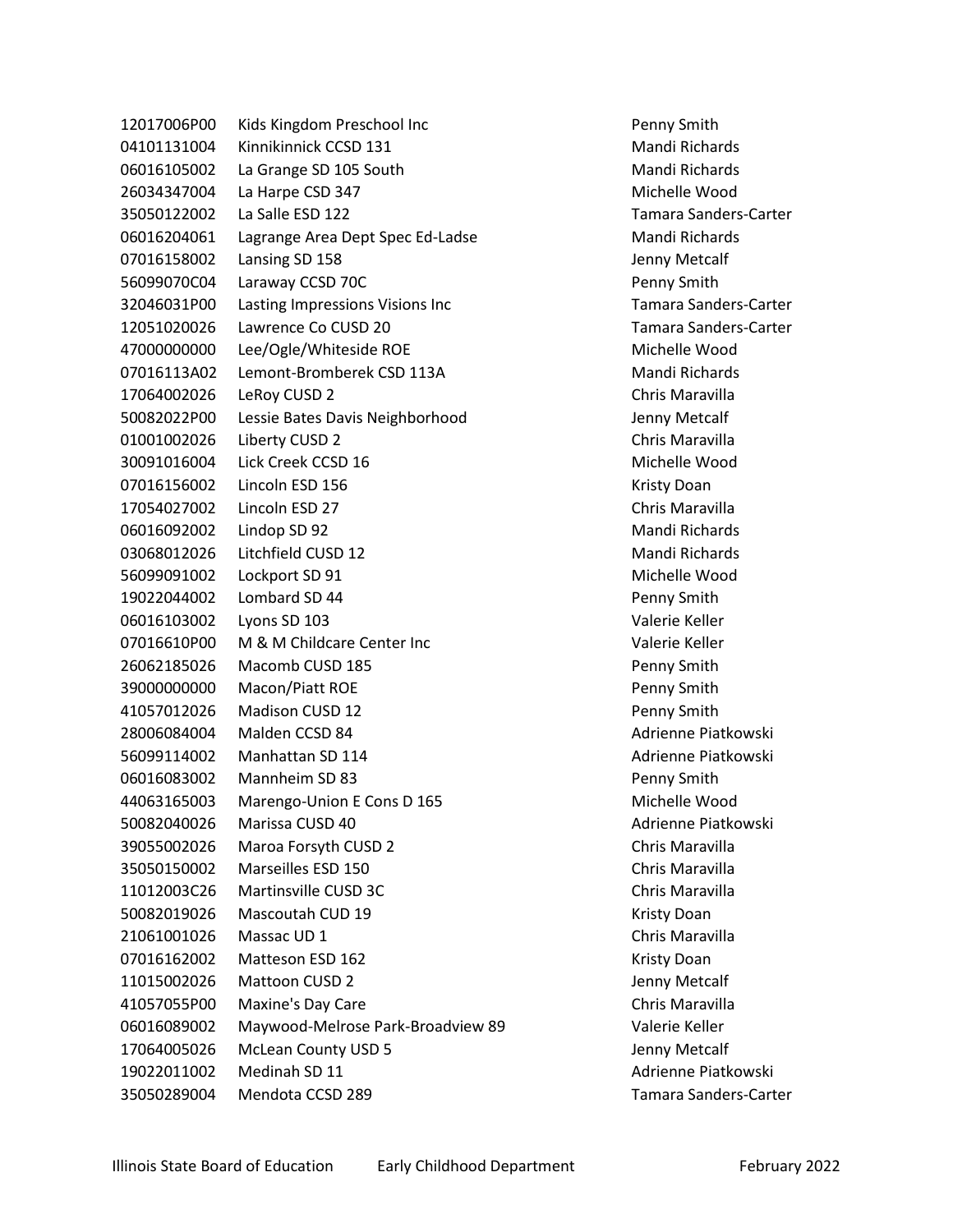30077101026 Meridian CUSD 101 Mandi Richards 39055015026 Meridian CUSD 15 Mandi Richards 15016191P00 Metropolitan Family Services Jenny Metcalf 35059007026 Midland CUSD 7 Tamara Sanders-Carter 07016143002 Midlothian SD 143 Kristy Doan 53060191026 Midwest Central CUSD 191 Tamara Sanders-Carter 24032201004 Minooka CCSD 201 Chris Maravilla 56099159002 Mokena SD 159 Michelle Wood 49081040022 Moline-Coal Valley CUSD 40 Chris Maravilla 32046001026 Momence CUSD 1 Mandi Richards 39074025026 Monticello CUSD 25 Michelle Wood 24032054002 Morris SD 54 Adrienne Piatkowski 47098006026 Morrison CUSD 6 Tamara Sanders-Carter 03011001026 Morrisonville CUSD 1 Tamara Sanders-Carter 06016527051 Morton College District 527 Valerie Keller 05016188X01 Mosaic Early Childhood Ctr Inc **Penny Smith** 07016424N00 Mother Goose Childrens Academy Chris Maravilla 40056005026 Mount Olive CUSD 5 Chris Maravilla 13041080002 Mount Vernon SD 80 Jenny Metcalf 39055003026 Mt Zion CUSD 3 Kristy Doan 34049075002 Mundelein ESD 75 Chris Maravilla 30039186026 Murphysboro CUSD 186 Kristy Doan 53090102002 N Pekin & Marquette Hght SD 102 Tamara Sanders-Carter 19022203026 Naperville CUSD 203 Kristy Doan 13095049004 Nashville CCSD 49 Chris Maravilla 26034325026 Nauvoo-Colusa CUSD 325 Chris Maravilla 51084016026 New Berlin CUSD 16 Adrienne Piatkowski 15016431N00 New Moms Inc **Penny Smith** Penny Smith 21044032003 New Simpson Hill SD 32 Kristy Doan 05016071002 Niles ESD 71 Mandi Richards 03068022026 Nokomis CUSD 22 Mandi Richards 20097003026 Norris City-Omaha-Enfield CUSD 3 Mandi Richards 04004200026 North Boone CUSD 200 Chris Maravilla 34049187026 North Chicago SD 187 Jenny Metcalf 12013025026 North Clay CUSD 25 Tamara Sanders-Carter 40031003026 North Greene CUSD 3 Michelle Wood 40056034026 North Mac CUSD 34 Kristy Doan 07016117002 North Palos SD 117 Mandi Richards 20096200026 North Wayne CUSD 200 Mandi Richards 16019543051 Northern Illinois Univ Jenny Metcalf 40056002026 Northwestern CUSD 2 Chris Maravilla 50082090004 O Fallon CCSD 90 Kristy Doan 06016400P00 Oak Park & River Forest Day Nurs Mandi Richards 06016097002 Oak Park ESD 97 Mandi Richards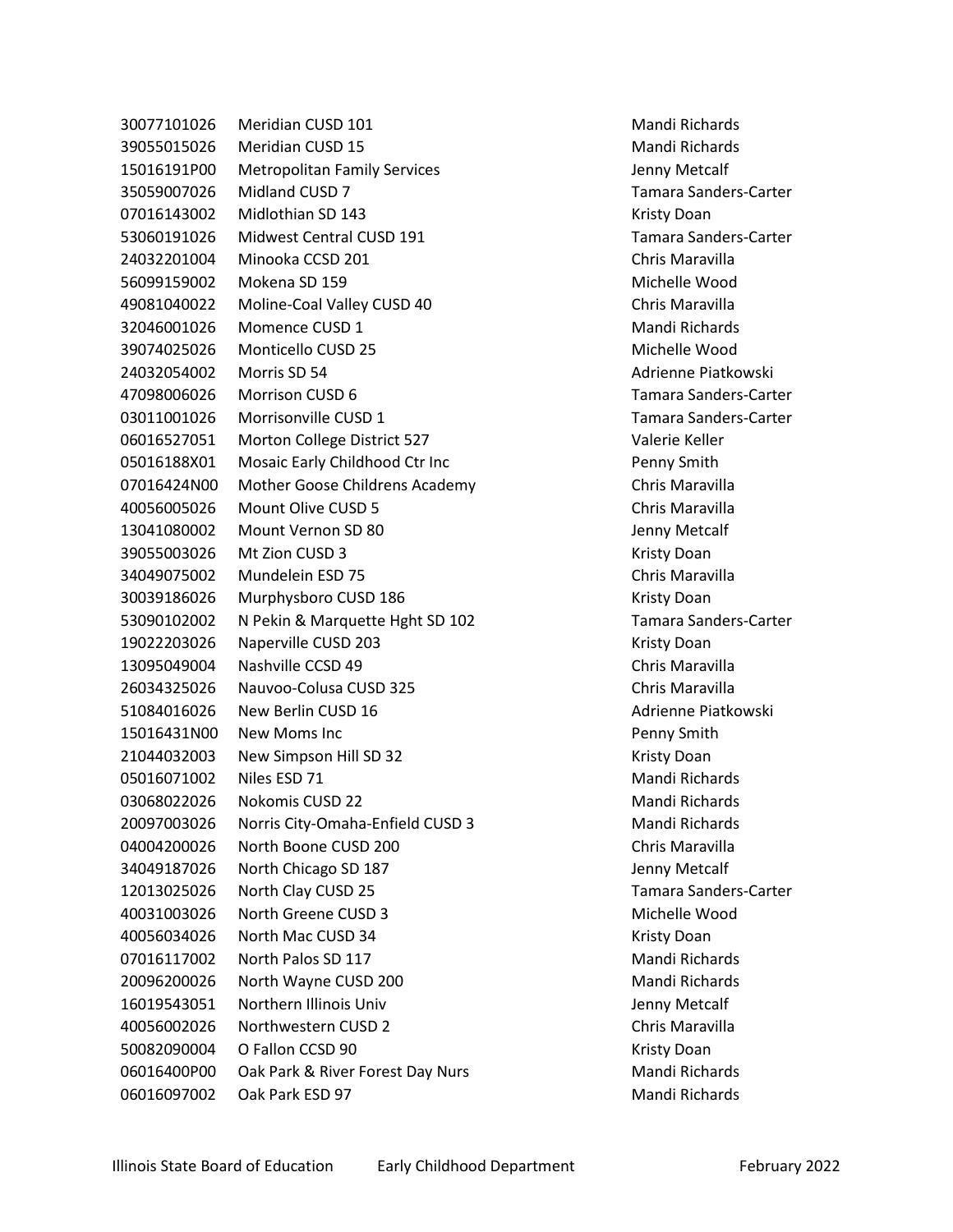Oblong CUSD 4 Mandi Richards Odell CCSD 435 Chris Maravilla Oglesby ESD 125 Chris Maravilla 34049031P00 One Hope United-Northern Region State Management Chemical Metcalf 44063029P00 Options & Advocacy For Penny Smith Oregon CUSD 220 Kristy Doan 35050141002 Ottawa ESD 141 Kristy Doan 15016335P00 Ounce of Prevention Fund Penny Smith 06016016P00 P L C C A Tamara Sanders-Carter Panhandle CUSD 2 Penny Smith Paris-Union SD 95 Tamara Sanders-Carter 07016163002 Park Forest SD 163 Kristy Doan 51084011026 Pawnee CUSD 11 Contract Customer Management Customer Management Customer Management Customer Management Customer Management Customer Management Customer Management Customer Management Customer Management Custom Payson CUSD 1 Chris Maravilla Pekin PSD 108 Tamara Sanders-Carter Pembroke CCSD 259 Mandi Richards 06016079002 Pennoyer SD 79 Mandi Richards 48072030P00 Peoria Citizens Comm for Eo Inc Mandi Richards Peoria Heights CUSD 325 Mandi Richards Peoria ROE Michelle Wood Peoria SD 150 Mandi Richards Peru ESD 124 Mandi Richards Pikeland CUSD 10 Penny Smith Plainfield SD 202 Penny Smith 24047088026 Plano CUSD 88 Kristy Doan Pleasant Hill CUSD 3 Valerie Keller Pleasant Plains CUSD 8 Michelle Wood Pontiac CCSD 429 Tamara Sanders-Carter Pontiac-W Holliday SD 105 Michelle Wood 20076001026 Pope County CUSD 1 November 20076001026 Pope County CUSD 1 Porta CUSD 202 Kristy Doan 07016143502 Posen-Robbins ESD 143-5 Jenny Metcalf Prairie Central CUSD 8 Chris Maravilla 07016144002 Prairie Hills ESD 144 Kristy Doan Princeton ESD 115 Michelle Wood 35078535026 Putnam County CUSD 535 Mandi Richards Queen Bee SD 16 Mandi Richards Quincy SD 172 Michelle Wood 09010137002 Rantoul City SD 137 **Penny Smith** 21028022P00 Rascal X-Press Inc Tamara Sanders-Carter 12080008P00 RBC Early Education LLC Tamara Sanders-Carter Red Hill CUSD 10 Valerie Keller Rend Lake Coll Dist 521 Valerie Keller Rhodes SD 84-5 Valerie Keller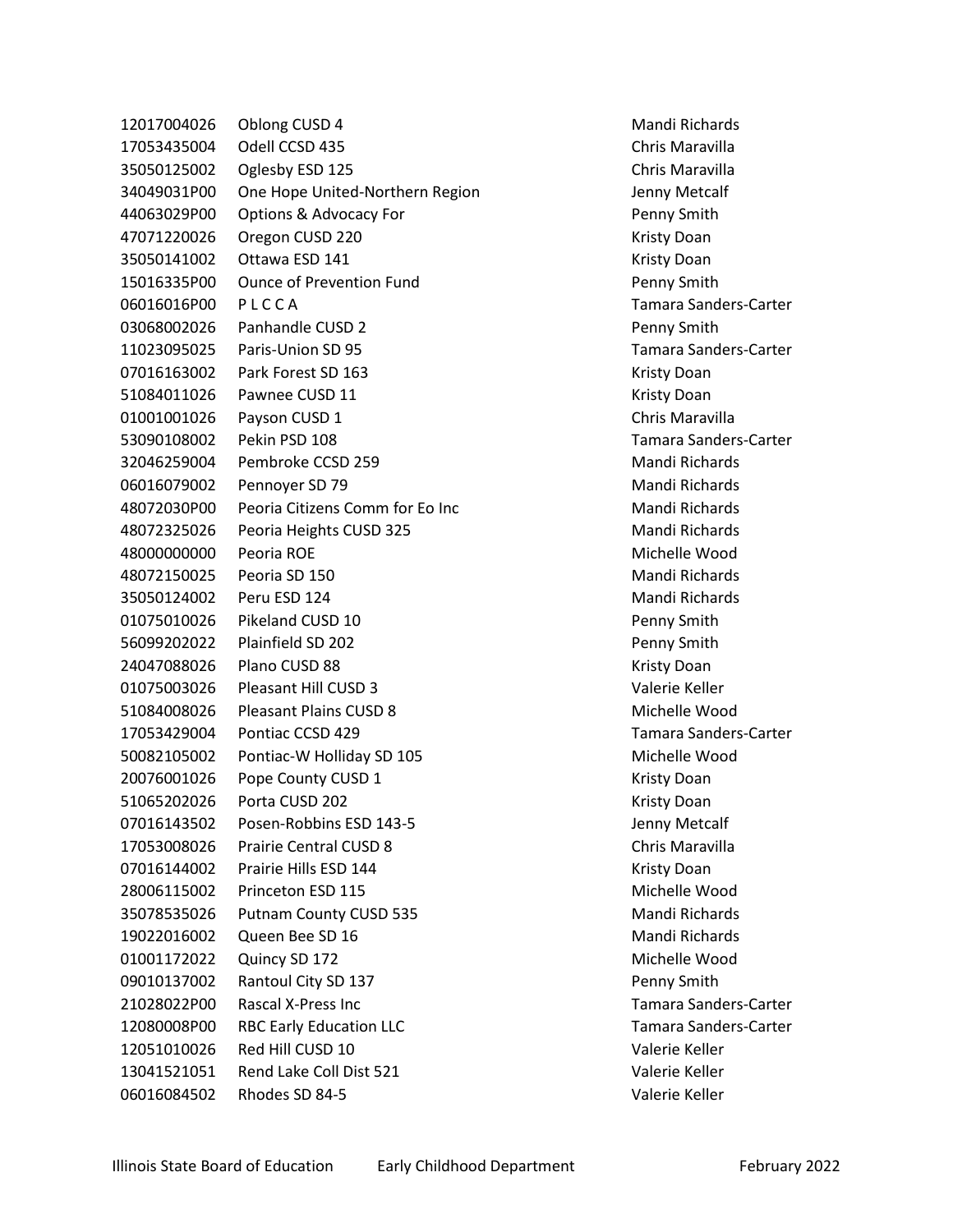12080001026 Richland County CUSD 1 Michelle Wood 07016122002 Ridgeland SD 122 Mandi Richards 17064019026 Ridgeview CUSD 19 Tamara Sanders-Carter 06016085502 River Grove SD 85.5 Chris Maravilla 41057031P00 Riverbend Headstart / Family Svcs Michelle Wood 49081100026 Riverdale CUSD 100 Mandi Richards 51084014026 Riverton CUSD 14 Chris Maravilla 390550610AA Robertson Charter School Tamara Sanders-Carter 12017002026 Robinson CUSD 2 Michelle Wood 47071231004 Rochelle CCSD 231 Mandi Richards 47098013002 Rock Falls ESD 13 Mandi Richards 49000000000 Rock Island ROE Jenny Metcalf 49081041025 Rock Island SD 41 Michelle Wood 04101205025 Rockford SD 205 Jenny Metcalf 04101140004 Rockton SD 140 Mandi Richards 34049116026 Round Lake CUSD 116 **Penny Smith** Penny Smith 41057001026 Roxana CUSD 1 Penny Smith 09010801060 Rural Champaign Co Spec Ed Coop Kristy Doan 65108591051 Saint Xavier University Penny Smith 07016293P00 Sandbox Learning Center **Contains a Container Container Container** Kristy Doan 13058501026 Sandoval CUSD 501 Michelle Wood 16019430026 Sandwich CUSD 430 Chris Maravilla 17053438004 Saunemin CCSD 438 Chris Maravilla 05016054004 Schaumburg CCSD 54 Mandi Richards 06016081002 Schiller Park SD 81 Valerie Keller 26085005026 Schuyler-Industry CUSD 5 Tamara Sanders-Carter 01086002026 Scott-Morgan CUSD 2 Mandi Richards 19022045002 SD 45 DuPage County Michelle Wood 31045046022 SD U-46 Jenny Metcalf 15016405N00 SGA Youth & Family Svcs NFP Penny Smith 11087004026 Shelbyville CUSD 4 Tamara Sanders-Carter 05016026P00 Shelter Inc Penny Smith 49081200026 Sherrard CUSD 200 Chris Maravilla 11023001026 Shiloh CUSD 1 Valerie Keller 50082181002 Signal Hill SD 181 Manual Accords Mandi Richards 49081034002 Silvis SD 34 Chris Maravilla 65108914551 Sinnissippi Ctrs Inc Penny Smith 05016069002 Skokie SD 69 Mandi Richards 50082088P00 Smart Start Learning Ctr Inc Penny Smith 03011014024 South Fork SD 14 Mandi Richards 07016151002 South Holland SD 151 Kristy Doan 26034337026 Southeastern CUSD 337 Mandi Richards 20083533051 Southeastern IL College 533 Mandi Richards 41057029P00 Southern IL Univ-Edwardsville Tamara Sanders-Carter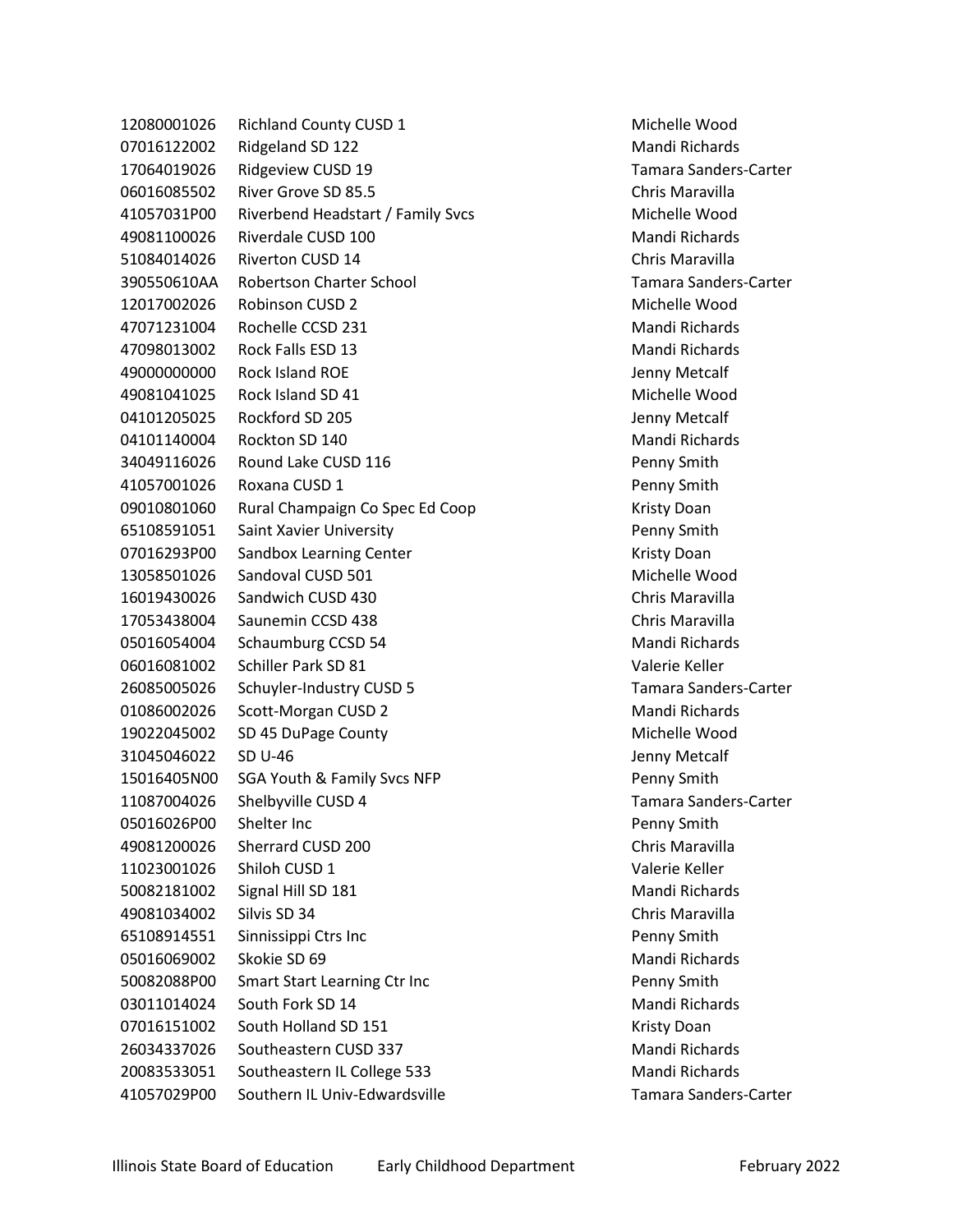40056009026 Southwestern CUSD 9 Adrienne Piatkowski 45079140026 Sparta CUSD 140 **Penny Smith** 07016802060 Speed SEJA #802 Penny Smith 26029004026 Spoon River Valley CUSD 4 Tamara Sanders-Carter 28006099004 Spring Valley CCSD 99 Michelle Wood 51084186025 Springfield SD 186 Michelle Wood 32046256004 St Anne CCSD 256 Mandi Richards 31045303026 St Charles CUSD 303 Michelle Wood 13014141502 St Rose SD 14-15 Adrienne Piatkowski 28088100026 Stark County CUSD 100 Adrienne Piatkowski 40056006026 Staunton CUSD 6 Chris Maravilla 07016194002 Steger SD 194 Kristy Doan 41057046P00 Step by Step Incorporated The Control of the Kristy Doan A 47098005026 Sterling CUSD 5 Kristy Doan 35050044002 Streator ESD 44 Tamara Sanders-Carter 07016214P00 Successful Beginnings Learning Material Research Risty Doan 31045087X01 Summit School Jenny Metcalf 07016104002 Summit SD 104 Mandi Richards 03011003026 Taylorville CUSD 3 Adrienne Piatkowski 17064040P00 The Baby Fold **Penny Smith** Penny Smith 65108016051 The Center Resources Teach&Learn Jenny Metcalf 50082104P00 The Early Years Inc Kristy Doan 07016007N00 The Learning Tree Child Care Center Chris Maravilla 07016453N00 Tiny Town of Lansing Nursery Sch Kristy Doan 50082025P00 Toddle Town Day Care Center Markett Research Kristy Doan 05016214017 Township HSD 214 Penny Smith 65108518551 Transitions of Western Illinois Penny Smith 51084001026 Tri City CUSD 1 Chris Maravilla 17053006J26 Tri Point CUSD 6-J Chris Maravilla 41057002026 Triad CUSD 2 Chris Maravilla 01069027026 Triopia CUSD 27 Penny Smith 56099030C04 Troy CCSD 30C Mandi Richards 07016619P00 Under Carreys Care Corporation The Muslim Kristy Doan 06016086002 Union Ridge SD 86 Mandi Richards 30039140004 Unity Point CCSD 140 Tamara Sanders-Carter 09010116022 Urbana SD 116 Michelle Wood 26029002026 V I T CUSD 2 Adrienne Piatkowski 56099365U26 Valley View CUSD 365U Jenny Metcalf 41057003026 Venice CUSD 3 Chris Maravilla 21044055002 Vienna SD 55 Adrienne Piatkowski 01009064026 Virginia CUSD 64 Chris Maravilla 07016147002 W Harvey-Dixmoor PSD 147 Kristy Doan 20093348026 Wabash CUSD 348 Chris Maravilla 39055011026 Warrensburg-Latham CUSD 11 Kristy Doan